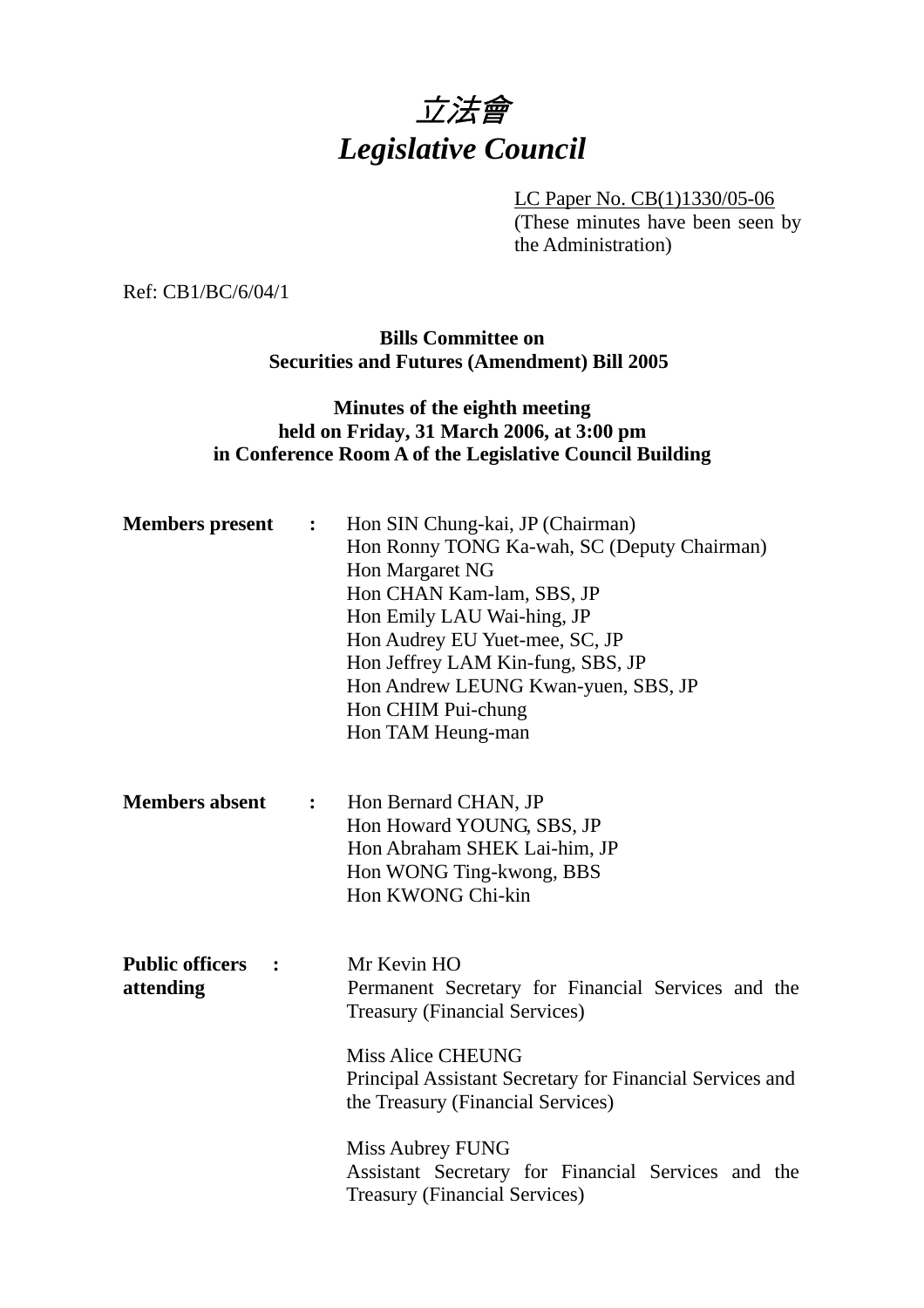|                              | Ms Shandy LIU<br><b>Senior Government Counsel</b><br>Department of Justice |
|------------------------------|----------------------------------------------------------------------------|
|                              | <b>Securities and Futures Commission</b>                                   |
|                              | Mr Martin WHEATLEY<br>Chairman                                             |
|                              | Miss Doris PAK<br><b>Commission Secretary</b>                              |
| <b>Clerk in attendance :</b> | Miss Polly YEUNG<br>Chief Council Secretary (1)3                           |
| $\mathcal{L} = \mathcal{L}$  | Mr KAU Kin-wah<br>Assistant Legal Adviser 6                                |
|                              | Ms Rosalind MA<br>Senior Council Secretary (1)8                            |
|                              |                                                                            |

# **I Meeting with the Administration and the Securities and Futures Commission**

- Matters arising from the meeting on 22 March 2006

Action

| (LC Paper No. $CB(1)1200/05-06(01)$ - List of follow-up actions to be | taken by the Administration/the                                     |  |
|-----------------------------------------------------------------------|---------------------------------------------------------------------|--|
|                                                                       | Securities and Futures                                              |  |
|                                                                       | Commission (SFC) for the                                            |  |
|                                                                       | meeting on 22 March 2006                                            |  |
| LC Paper No. $CB(1)1200/05-06(02)$                                    | - Response of the Administration<br>and SFC to the issues raised at |  |
|                                                                       | the meeting on 22 March 2006)                                       |  |

1. The Bills Committee deliberated (Index of proceedings attached at **Appendix**).

2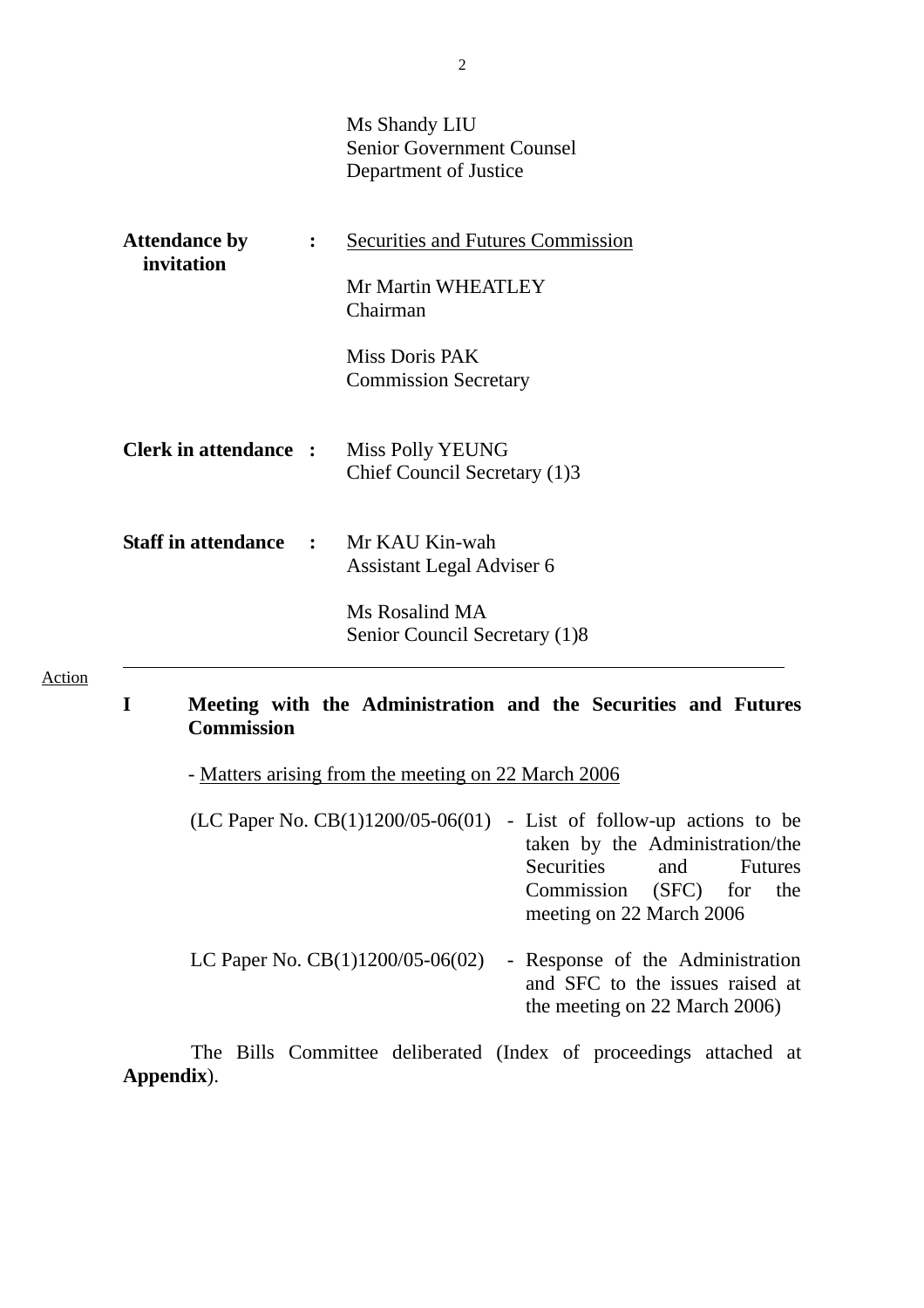*Accountability of the future Chairman and the Chief Executive Officer (CEO) of SFC* 

2. Noting the Administration's written response to the suggestion of including provision in the current Bill similar to the relevant provisions in the Urban Renewal Authority (URA) Ordinance (Cap. 563) (section 9) and the Kowloon- Canton Railway Corporation (KCRC) Ordinance (Cap. 372)(section 6A) requiring the Chairman and the CEO of these bodies to attend meetings of committees and subcommittees of the Legislative Council (LegCo) when requested, Ms Emily LAU was not convinced by the Administration's reasoning and maintained her view that such a provision should be included in the current Bill to enhance the accountability of the future Chairman and the CEO of SFC to LegCo. Ms Audrey EU and Mr Ronny TONG shared her view. Given that the powers under section 9 of the Legislative Council (Powers and Privileges) Ordinance (Cap. 382) could not be invoked lightly, they did not agree with the Administration that concerns about the accountability of the Chairman and the CEO of SFC to LegCo could be addressed by the relevant provisions in the said Ordinance. They also considered it undesirable and inadequate to rely on the goodwill and cooperation of the SFC in fulfilling their accountability to attend meetings and provide information to LegCo on request.

3. Regarding section 9 of the URA Ordinance and section 6A of the KCRC Ordinance, the Assistant Legal Adviser 6 (ALA6) advised that the provisions were declaratory in nature. Non-compliance with the provisions would not incur any sanction. He remarked that the inclusion of a similar provision in the Securities and Futures Ordinance (Cap. 571) (SFO) might give rise to an inference that where no similar provisions were explicitly stipulated in the relevant legislation, the statutory body concerned would not be under an obligation or requirement to attend meetings of LegCo and its committees.

4. While maintaining their view, Ms Emily LAU and Mr Ronny TONG further opined that provision similar to section 9 of the URA Ordinance and section 6A of the KCRC Ordinance should be included in every piece of legislation governing statutory bodies to enhance their accountability to LegCo. Mr CHAN Kam-lam however expressed reservation on the need to include a statutory requirement for the Chairman and the CEO of SFC to attend meetings of the committees and subcommittees of LegCo, having regard to the cooperation displayed by SFC so far and its status as an independent market regulator.

5. Members agreed to invite ALA6 to prepare a draft Committee Stage Amendment (CSA) with reference to the provisions in section 9 of the URA Ordinance and section 6A of the KCRC Ordinance. The draft CSA would be circulated to members for consideration before the next Bills Committee meeting and a decision would be made on whether the CSA should be proposed by the Bills Committee in its name, if the Administration would not agree to introduce the amendment.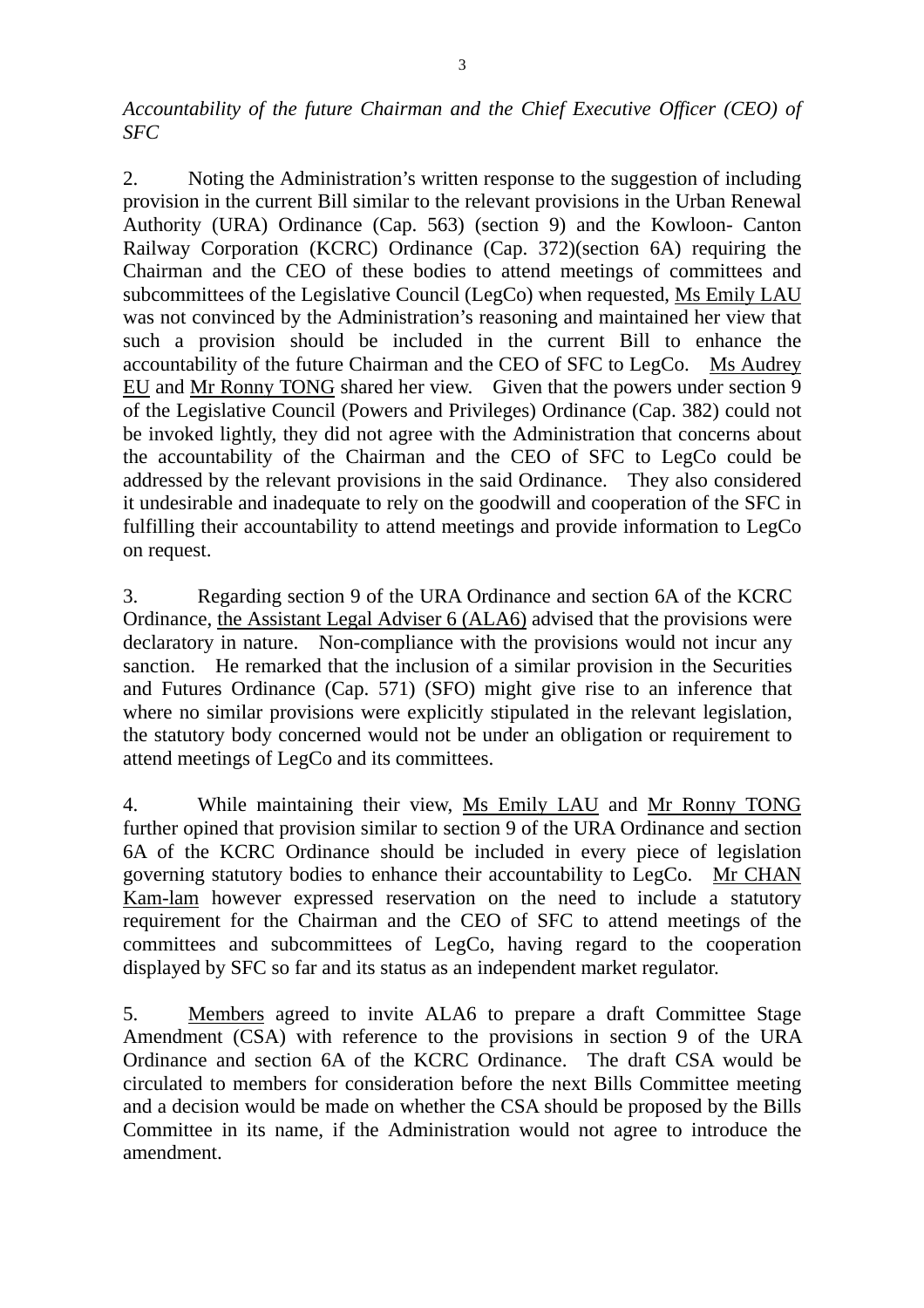(*Post-meeting note*: The draft CSA prepared by ALA6 as required in paragraph 5 above was circulated to members vide LC Paper No. CB(1)1315/05-06(02) on 18 April 2006.)

# *Section 11(1) of SFO*

6. Some members remained gravely concerned that the existing section 11(1) of SFO, which provided the Chief Executive (CE) with the power to give written directions to SFC might compromise the independence of SFC. They pointed out that in the case of the Financial Services Authority of the United Kingdom (UK), the UK Government did not have a reserve power similar to section 11(1) of SFO under the Financial Services and Market Act 2000. In this connection, some members recapped their previous view that section 11(1) of SFO should be deleted altogether to remove any possibility of the Government's intervention in the regulation of the securities and futures market.

7. Referring to a similar concern expressed by members during the current scrutiny of the Financial Reporting Council Bill, some members considered that if the power for CE to give written directions would remain in the SFO, an additional provision should be included to require that the written directions issued be made public and the timing for making public such directions should be determined according to the circumstances of each case. The Administration was requested to consider members' request and provide its response in writing.

8. On the Administration's proposal to amend section 11(1) of SFO to require CE to consult the CEO instead of the Chairman before giving written directions to SFC, some members recapped their view that as the written directions would only be given under very exceptional circumstances, the future Chairman of SFC, being the head of the Commission and responsible for the overall policies and directions of SFC, should be consulted before CE gave any written directions to SFC. It would be unjustified and unreasonable to relegate the consultation requirement to the level of CEO.

9. Ms Margaret NG opined that the Administration might consider keeping the existing section 11(1) which required CE to consult the Chairman of SFC before giving written directions to SFC. Members noted that if section 11(1) would remain in its current form, there would be no need to consider the CSA as proposed by the Administration. Mr Ronny TONG stated his view that the reserve power provided under section 11(1) should be removed and if not, both the Chairman and the CEO of SFC should be consulted before CE gave any written directions to SFC under the split model. Given the lack of transparency in the proposed appointment mechanism for the future SFC Chairman, Ms Margaret NG said that Mr Ronny TONG's suggestion to consult both the SFC Chairman and CEO might be an option in revising the proposed amendment to section 11(1) as the advice from both the strategic/policy and executive levels would be available under Mr TONG's suggestion.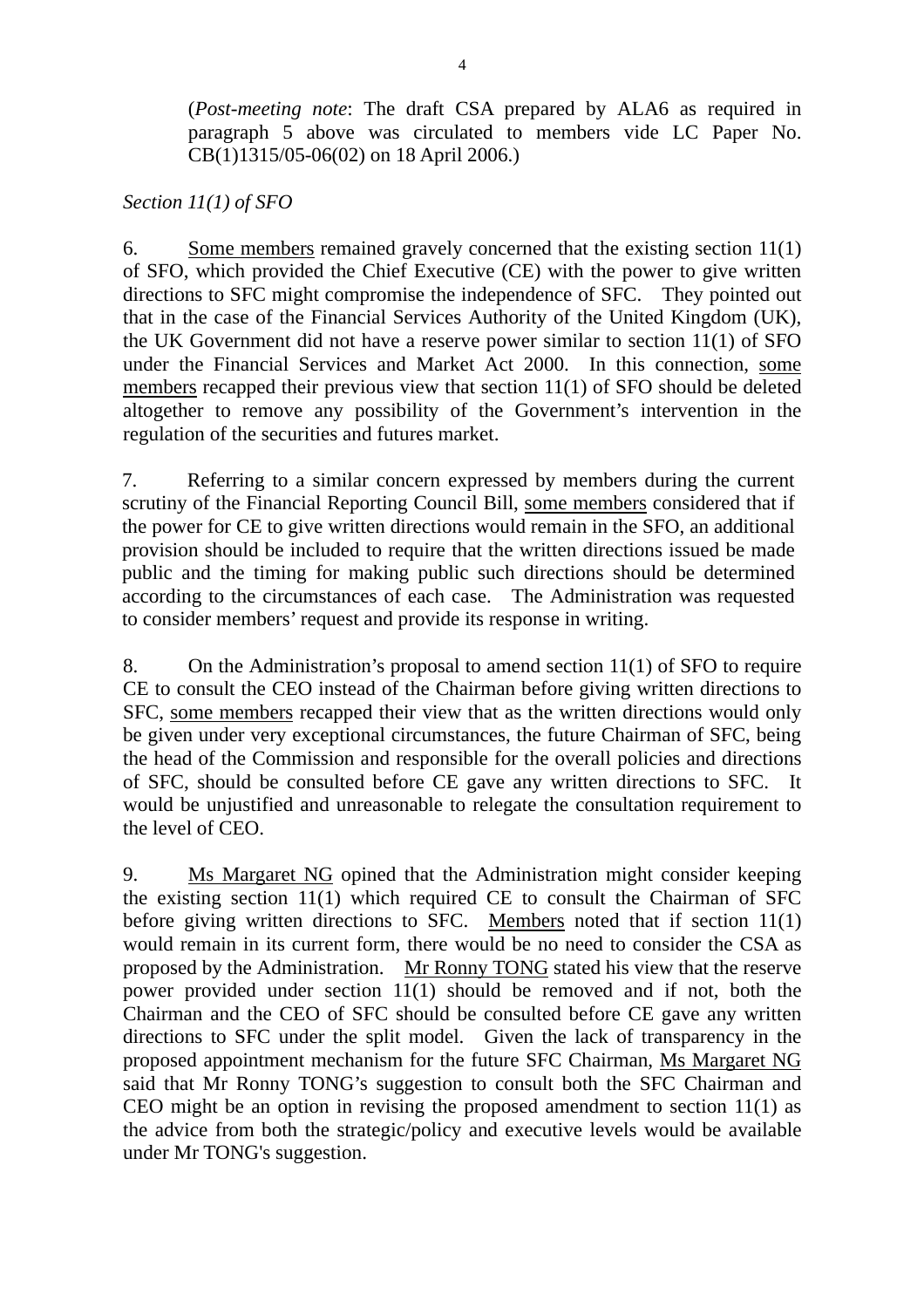10. Members noted the Administration's explanation that the reserve power under section 11(1) of SFO would not be used lightly and might only be invoked subject to the following statutory restriction embedded in section 11(1):

- (a) it is in the interest of the public to do so; and
- (b) the written direction must be for the purpose of furthering any of the regulatory objectives of SFC or the performance of any of its functions under the SFO.

11. Members noted that the proposed amendments to section 11(1) had been worked out with the agreement of SFC that the CEO should act as the channel for consultation. The Administration nevertheless undertook to discuss further with SFC the consultation requirement taking into account members' views.

#### *Remuneration*

12. Ms Emily LAU reiterated her concern about the level of remuneration for the future non-executive Chairman. She stressed the importance of providing a reasonable level of remuneration, not a token remuneration as currently proposed by the Administration (about three times the remuneration of a non-executive director of SFC, i.e. amounting to some \$700,000 per annum), which would be commensurate with the level of responsibility of the post as well as the amount of time spent by the post-holder on the work of SFC. Ms Margaret NG shared Ms LAU's view that the level of remuneration proposed by the Administration was on the low side and might jeopardize the appointment of a suitable candidate with the competence and knowledge required of the chairman post. Noting that the Administration maintained its view that the recommended level of remuneration was appropriate given that the chairman post was regarded as a service to the community rather than an employment with SFC, Ms Emily LAU stated her objection to the splitting proposal. The Administration was requested to reconsider the remuneration level of the future SFC Chairman having regard to members' views.

(*Post-meeting note*: The Administration's written response to members' requests in paragraphs 7, 11 and 12 above was circulated to members vide LC Paper No. CB(1)1315/05-06(01) on 20 April 2006.)

### *Quorum for meetings of the Commission*

13. Members noted the proposed CSA to section 16 of Part 1 of Schedule 2 of SFO provided by the Administration tabled at the meeting. Members agreed with the proposed CSA which added a new section 16A to Part 1 of Schedule 2 of SFO to the effect that the Chairman would be deemed to be a non-executive director for the purpose of forming a quorum for a meeting of the Commission.

(*Post-meeting note*: The proposed CSA to section 16 of Part 1 of Schedule 2 of SFO tabled at the meeting was circulated to members vide LC Paper No. CB(1)1232/05-06 on 3 April 2006.)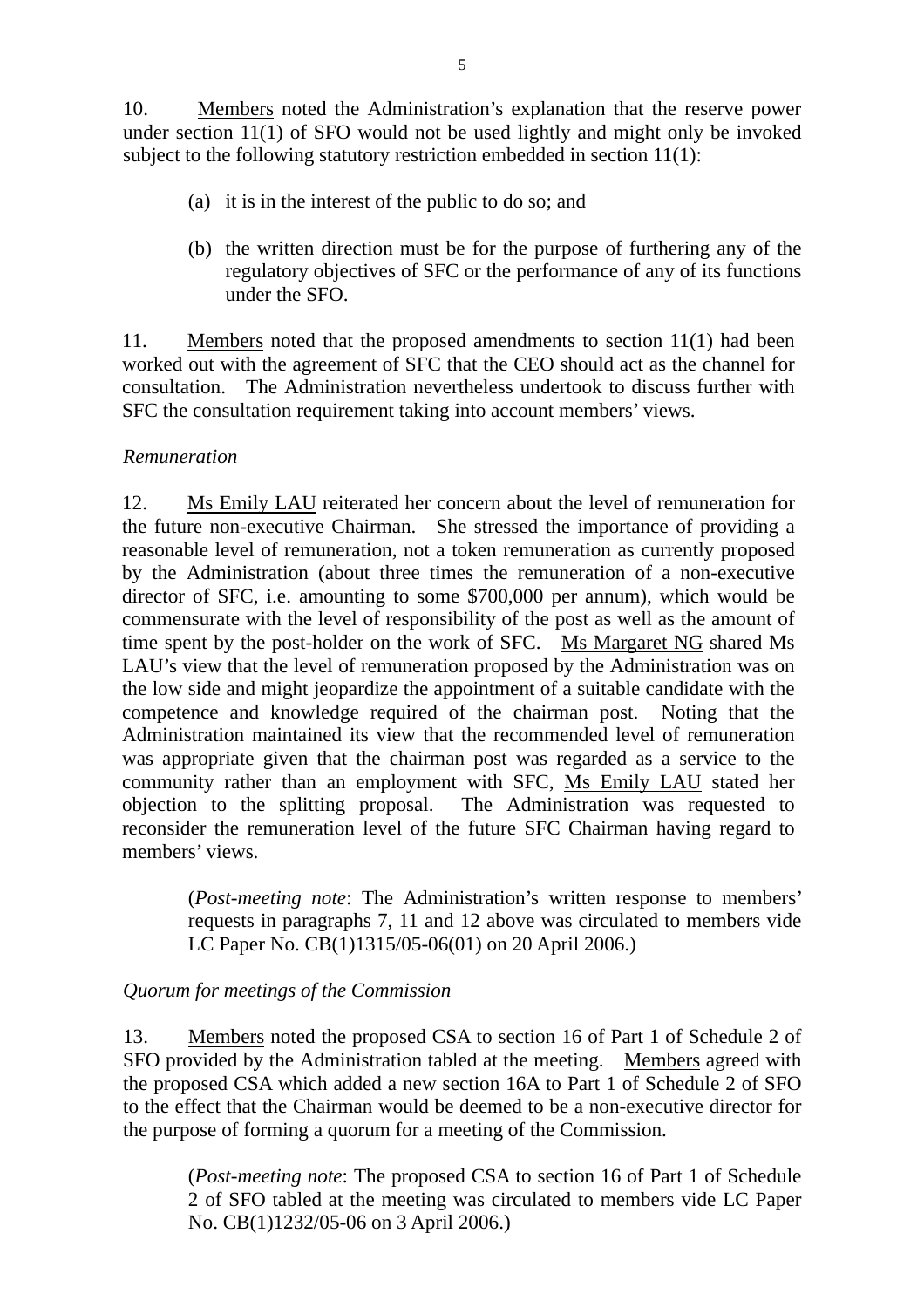### **II Any other business**

### Date of next meeting

14. Members agreed that the next meeting of the Bills Committee would be held on Wednesday, 26 April 2006 at 8:30 am. The Bills Committee would consider the draft CSAs to the Bill, including proposed provisions to enhance accountability of SFC to the legislature and further revised CSAs prepared by the Administration, if any. The Chairman advised that if necessary, the Bills Committee would decide at the next meeting whether the Committee should move any CSAs to the Bill in its name.

15. There being no other business, the meeting ended at 4:13 pm.

Council Business Division 1 Legislative Council Secretariat 25 April 2006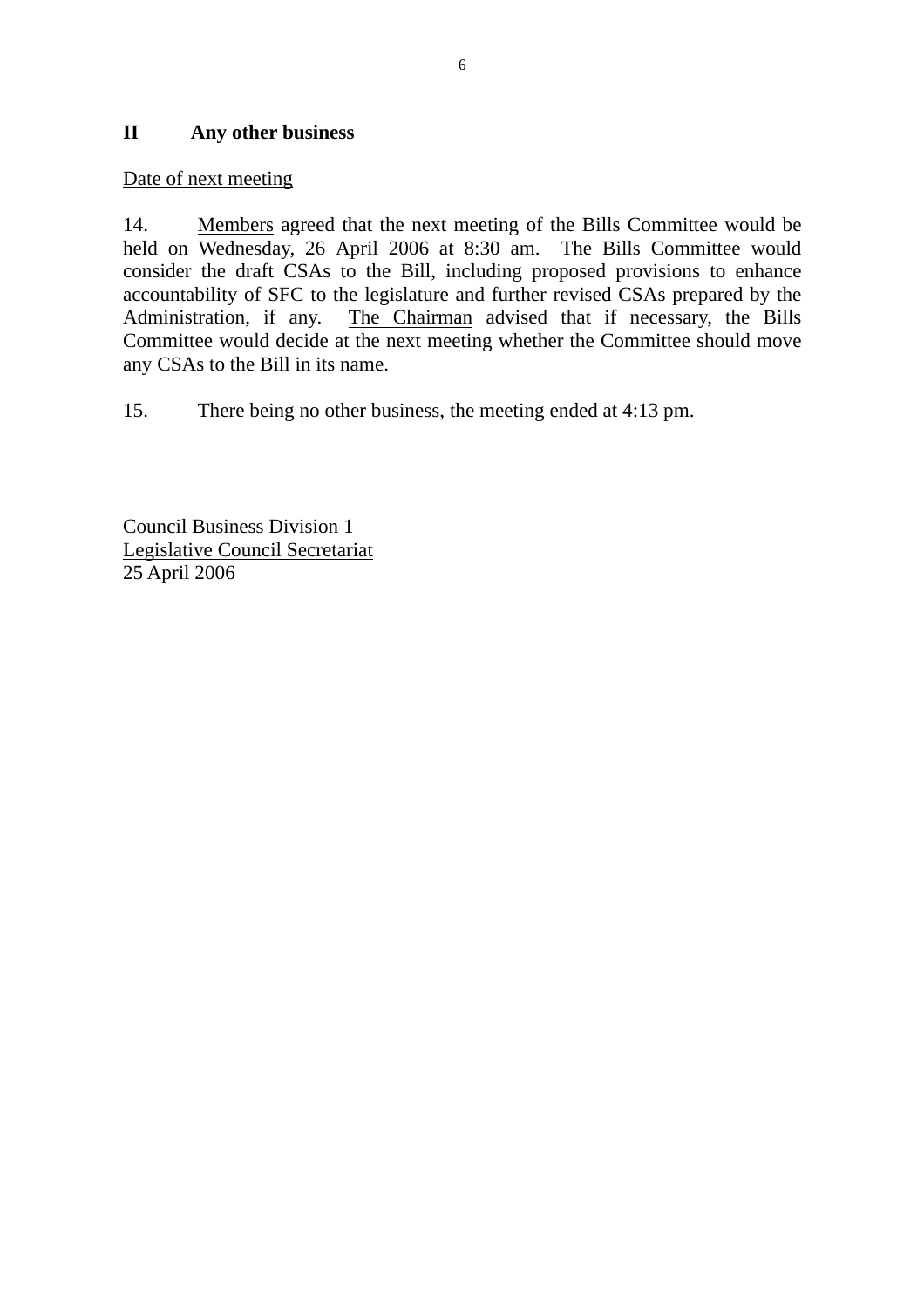#### **Proceedings of the eighth meeting of the Bills Committee on Securities and Futures (Amendment) Bill 2005 on Friday, 31 March 2006, at 3:00 pm in Conference Room A of the Legislative Council Building**

| <b>Time</b><br><b>Marker</b> | <b>Speaker</b>                                                                                         | Subject(s)                                                                                                                                                                                                                                                                                                                                                                                                                                                                                                                                                                                                                                                                                                                                                                                    | <b>Action</b><br><b>Required</b>                                                       |
|------------------------------|--------------------------------------------------------------------------------------------------------|-----------------------------------------------------------------------------------------------------------------------------------------------------------------------------------------------------------------------------------------------------------------------------------------------------------------------------------------------------------------------------------------------------------------------------------------------------------------------------------------------------------------------------------------------------------------------------------------------------------------------------------------------------------------------------------------------------------------------------------------------------------------------------------------------|----------------------------------------------------------------------------------------|
| $000000 - 000059$            | Chairman                                                                                               | welcoming<br>Introductory<br>and<br>remarks                                                                                                                                                                                                                                                                                                                                                                                                                                                                                                                                                                                                                                                                                                                                                   |                                                                                        |
|                              |                                                                                                        | Issues arising from the meeting held on 22 March 2006 (LC Paper No. $CB(1)1200/05-06(02))$                                                                                                                                                                                                                                                                                                                                                                                                                                                                                                                                                                                                                                                                                                    |                                                                                        |
| $000100 - 000630$            | Administration<br>Chairman                                                                             | The Administration's briefing<br>(a)<br>on its response to issues raised<br>at the meeting on 22 March<br>2006<br>(LC)<br>Paper<br>No.<br>$CB(1)1200/05-06(02))$                                                                                                                                                                                                                                                                                                                                                                                                                                                                                                                                                                                                                              |                                                                                        |
|                              |                                                                                                        | <b>Members</b><br>noted<br><b>CSA</b><br>(b)<br>the<br>proposed by the Administration<br>to section 16 of Part 1 of<br>Schedule 2 of SFO.                                                                                                                                                                                                                                                                                                                                                                                                                                                                                                                                                                                                                                                     |                                                                                        |
| $000631 - 002227$            | Ms Emily LAU<br>Administration<br>Ms Audrey EU<br>Mr CHAN Kam-lam<br>Chairman<br>ALA6<br>Mr Ronny TONG | Concern shared by Ms Emily<br>(a)<br>LAU, Ms Audrey EU and Mr<br>Ronny TONG on enhancing the<br>accountability of SFC to LegCo<br>by including a provision in the<br>current Bill similar to the<br>relevant provisions in the URA<br>Ordinance (section 9) and the<br>KCRC Ordinance (section 6A).<br>The Administration's view that<br>(b)<br>the accountability of the future<br>Chairman and the CEO of SFC<br>had been addressed by the<br>power to order attendance of<br>any person before the Council<br>or such committee to give<br>evidence under section 9 of the<br>Legislative Council (Power and<br>Ordinance.<br>Privileges)<br>Moreover, SFC would continue<br>to be cooperative and respond<br>positively to the requests of<br>LegCo, its committees and<br>subcommittees. | ALA6<br>take<br>to<br>follow-up action as<br>required in paragraph<br>5 of the minutes |
|                              |                                                                                                        | advice<br>ALA6's<br>that<br>the<br>(c)<br>aforesaid<br>the<br>provisions in                                                                                                                                                                                                                                                                                                                                                                                                                                                                                                                                                                                                                                                                                                                   |                                                                                        |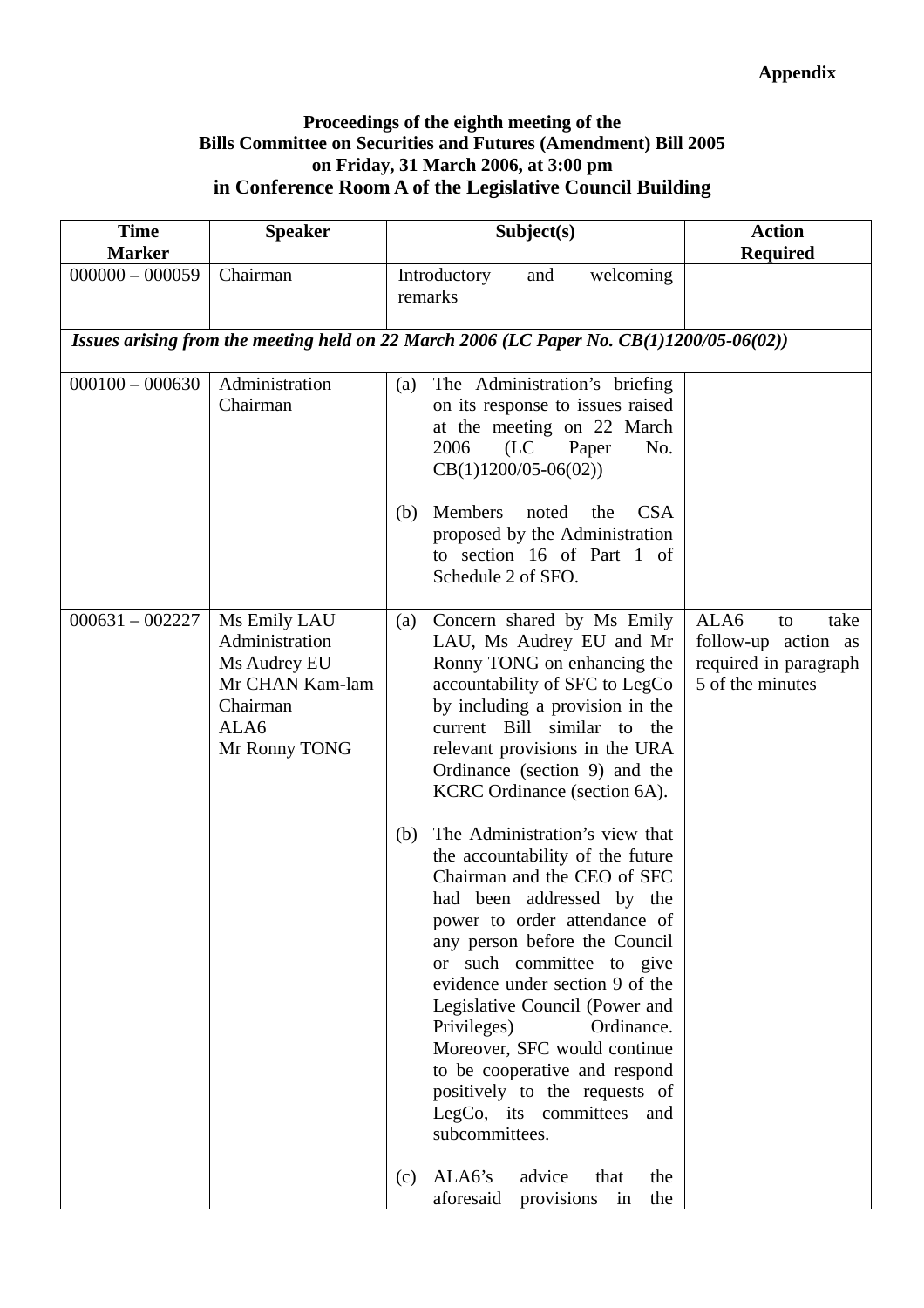| <b>Time</b><br><b>Marker</b> | <b>Speaker</b>                                                                                                       | Subject(s)                                                                                                                                                                                                                                                                                                                                                                                                                                                                                                       | <b>Action</b><br><b>Required</b> |
|------------------------------|----------------------------------------------------------------------------------------------------------------------|------------------------------------------------------------------------------------------------------------------------------------------------------------------------------------------------------------------------------------------------------------------------------------------------------------------------------------------------------------------------------------------------------------------------------------------------------------------------------------------------------------------|----------------------------------|
|                              |                                                                                                                      | URA Ordinance and the KCRC<br>Ordinance were declaratory in<br>nature. Non-compliance with<br>the provisions would not incur<br>any sanction.<br>He remarked<br>that the inclusion of a similar<br>provision in SFO might give<br>rise to an inference that where<br>similar provisions were<br>no<br>explicitly<br>stipulated in<br>the<br>relevant<br>legislation,<br>the<br>statutory body concerned would<br>not be under an obligation or<br>requirement to attend meetings<br>of LegCo and its committees. |                                  |
|                              |                                                                                                                      | The view shared by Ms Emily<br>(d)<br>LAU and Mr Ronny TONG that<br>a provision similar to section 9<br>of the URA Ordinance and<br>section 6A of the KCRC<br>Ordinance should be included<br>in every piece of legislation<br>governing statutory bodies to<br>enhance their<br>accountability<br>to LegCo.                                                                                                                                                                                                     |                                  |
|                              |                                                                                                                      | Kam-lam's<br>Mr<br><b>CHAN</b><br>(e)<br>the need to<br>reservation on<br>include a statutory requirement<br>for the Chairman and the CEO of<br>SFC to attend meetings of the<br>committees and subcommittees<br>of LegCo, having regard to the<br>cooperation displayed by SFC so<br>and<br>far<br>its<br>status<br>as<br>an<br>independent market regulator.                                                                                                                                                   |                                  |
| $000235 - 002546$            | Chairman                                                                                                             | Further meeting arrangements                                                                                                                                                                                                                                                                                                                                                                                                                                                                                     |                                  |
| $002547 - 005803$            | Ms Emily LAU<br>Chairman<br>Administration<br><b>SFC</b> Chairman<br>Mr Ronny TONG<br>Ms Margaret NG<br>Ms Audrey EU | The grave concern shared by<br>(a)<br>Ms Emily LAU, Ms Margaret<br>NG and Mr Ronny TONG that<br>the existing section $11(1)$ which<br>provided CE with the power to<br>give written directions to SFC<br>might<br>compromise<br>the<br>independence of SFC.<br>Some<br>members recapped their view<br>that section $11(1)$ should be                                                                                                                                                                             |                                  |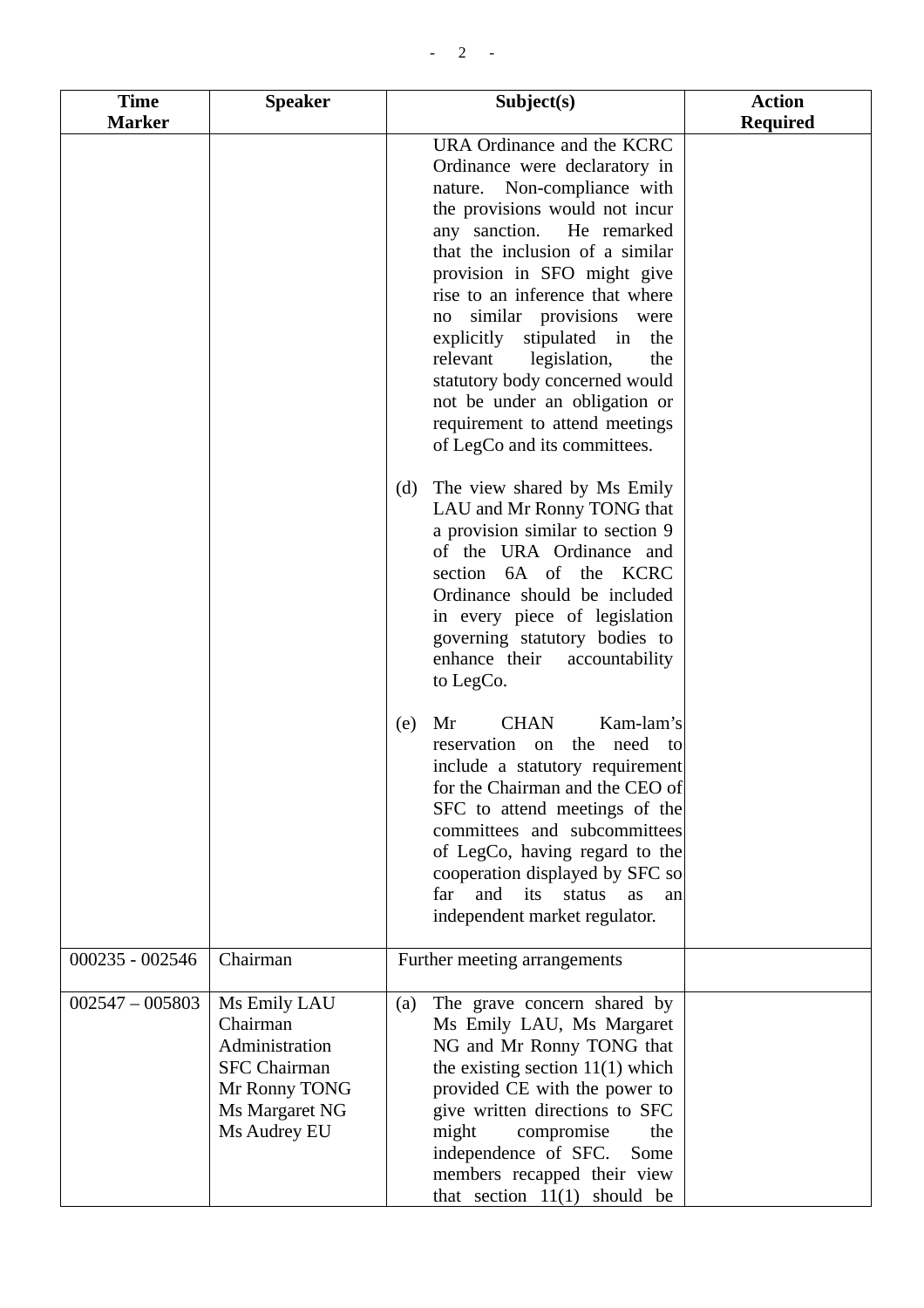| <b>Time</b><br><b>Marker</b> | <b>Speaker</b> | Subject(s)                                                                                                                                                                                                                                                                                                                                                                                                         | <b>Action</b><br><b>Required</b>                                                                            |
|------------------------------|----------------|--------------------------------------------------------------------------------------------------------------------------------------------------------------------------------------------------------------------------------------------------------------------------------------------------------------------------------------------------------------------------------------------------------------------|-------------------------------------------------------------------------------------------------------------|
|                              |                | deleted altogether to remove<br>possibility<br>$\circ$ of<br>any<br>the<br>Government's intervention in<br>the regulation of the securities<br>and futures market.                                                                                                                                                                                                                                                 |                                                                                                             |
|                              |                | The view shared by Ms Emily<br>(b)<br>LAU and the Chairman that if<br>the power for CE to give<br>written directions would remain<br>in the SFO, an additional<br>provision should be included to<br>the<br>require<br>that<br>written<br>directions issued<br>be<br>made<br>public and the timing for<br>making public such directions<br>should be determined according<br>to the circumstances of each<br>case. | The<br>Administration<br>take<br>follow-up<br>to<br>action as requested in<br>paragraph 7 of the<br>minutes |
|                              |                | The concern shared by Ms<br>(c)<br>Emily LAU, Mr Ronny TONG<br>and Ms Audrey EU on the<br>Administration's proposal to<br>amend section $11(1)$ of SFO to<br>require CE to consult the CEO<br>instead of the Chairman before<br>giving written directions to<br>SFC. It would be unjustified<br>and unreasonable to relegate<br>the consultation requirements to<br>the level of the CEO.                          |                                                                                                             |
|                              |                | The explanation given by the<br>(d)<br>Administration and SFC that<br>the CEO, being the head of the<br>executive arm, would be in the<br>best position to respond to or<br>advise CE on what was<br>achievable as to the subject of<br>the written directions.                                                                                                                                                    |                                                                                                             |
|                              |                | Ms Margaret NG's view that<br>(e)<br>Administration<br>the<br>might<br>consider keeping the existing<br>section $11(1)$ which required<br>CE to consult the Chairman of<br>SFC before giving written<br>directions to SFC                                                                                                                                                                                          |                                                                                                             |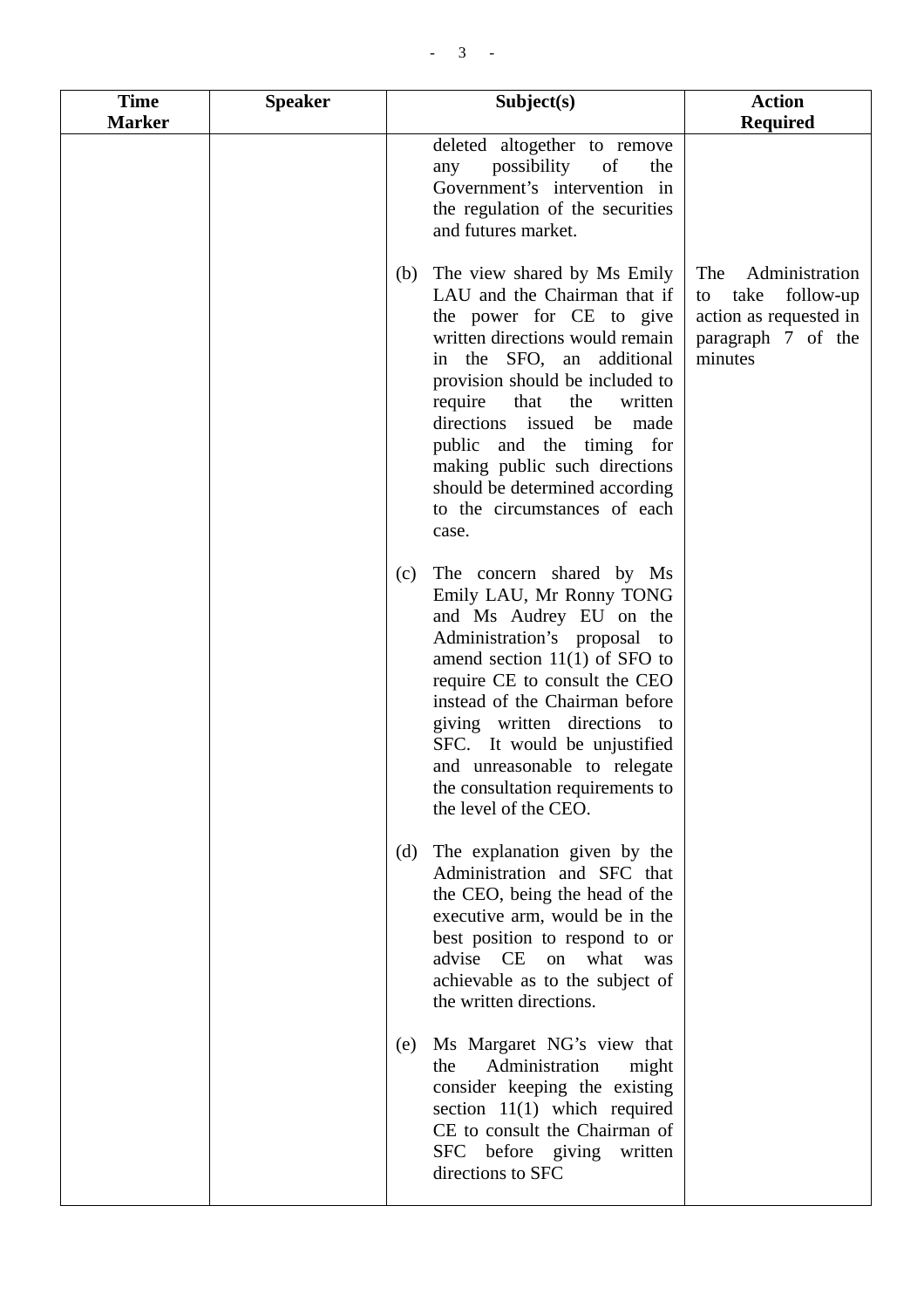| <b>Time</b><br><b>Marker</b> | <b>Speaker</b>                                               | Subject(s)                                                                                                                                                                                                                                                                                                                                                                                            | <b>Action</b><br><b>Required</b>                                                                            |
|------------------------------|--------------------------------------------------------------|-------------------------------------------------------------------------------------------------------------------------------------------------------------------------------------------------------------------------------------------------------------------------------------------------------------------------------------------------------------------------------------------------------|-------------------------------------------------------------------------------------------------------------|
|                              |                                                              | Mr Ronny TONG's view that<br>(f)<br>the reserve power provided<br>under section $11(1)$ should be<br>removed and if not, both the<br>Chairman and CEO of SFC<br>should be consulted before CE<br>gave any written directions to<br>SFC under the split model.                                                                                                                                         |                                                                                                             |
|                              |                                                              | Administration's<br>The<br>(g)<br>explanation that the reserve<br>power under section $11(1)$<br>would not be used lightly and<br>might only be invoked subject<br>restriction<br>statutory<br>to<br>embedded in section 11(1).                                                                                                                                                                       | Administration<br>The<br>take<br>follow-up<br>to<br>action as required in<br>paragraph 11 of the<br>minutes |
| 005804 - 010605              | Ms Emily LAU<br>Chairman<br>Administration<br>Ms Margaret NG | Concern shared by Ms Emily<br>(a)<br>LAU and Ms Margaret NG on<br>the importance of providing a<br>reasonable<br>level<br>of<br>token<br>remuneration,<br>not<br>a<br>remuneration<br>currently<br>as<br>by<br>proposed<br>the<br>Administration, commensurate<br>with the level of responsibility<br>of the post as well as the<br>amount of time spent by the<br>post-holder on the work of<br>SFC. | Administration<br>The<br>take<br>follow-up<br>to<br>action as required in<br>paragraph 12 of the<br>minutes |
|                              |                                                              | Administration's<br>The<br>(b)<br>explanation<br>that<br>the<br>recommended<br>level<br>of<br>remuneration was considered<br>appropriate given<br>that<br>the<br>chairman post was regarded as<br>a service to the community<br>rather than an employment with<br>SFC.                                                                                                                                |                                                                                                             |
|                              |                                                              | Ms Emily LAU's view that the<br>(c)<br>level of remuneration for the<br>future SFC Chairman was an<br>important piece of information<br>members<br>for<br>consider<br>to<br>whether the splitting proposal<br>should be supported.                                                                                                                                                                    |                                                                                                             |